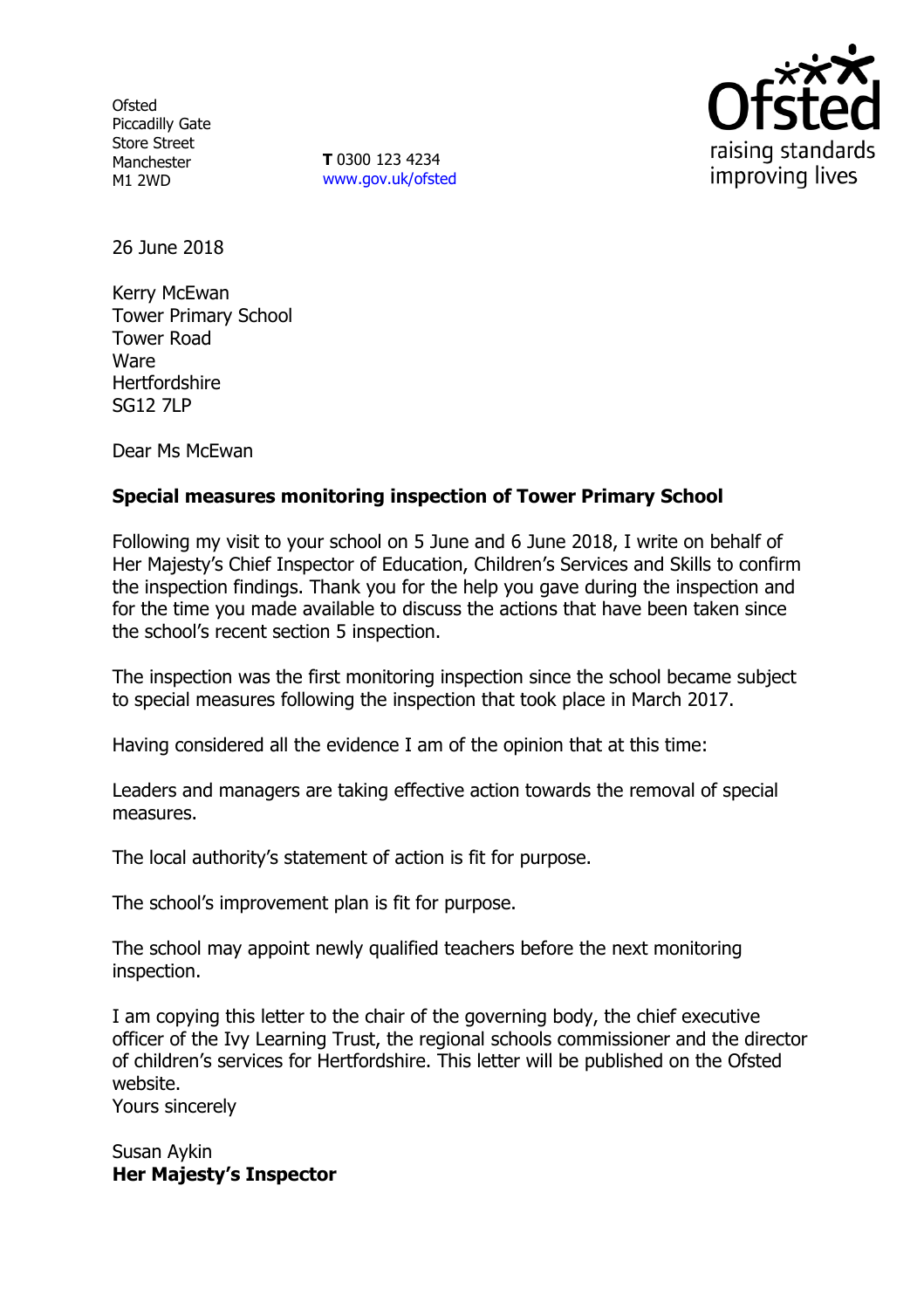

#### **Annex**

## **The areas for improvement identified during the inspection that took place in March 2017.**

- $\blacksquare$  Rapidly improve the quality of teaching so it is consistently good and all groups of pupils make good progress especially in reading, writing and mathematics, by ensuring that teachers:
	- − have good subject knowledge so that the basic skills of reading, writing and mathematics are taught well
	- − assess pupils' learning accurately so that it informs future learning
	- − have high expectations of what all pupils can achieve to accelerate pupils' progress
	- − set work that challenges pupils to make good progress and matches their needs and abilities, including the most able
	- − have consistently high expectations of pupils' presentation of their work
	- − consistently and effectively plan for and direct the work of teaching assistants
	- − have consistently high expectations of pupils' behaviour so that low-level disruption does not interrupt learning.
- Urgently improve the impact of leaders at all levels by:
	- − clarifying expectations of the school's policies on feedback, presentation and pupils' behaviour
	- − having high expectations of what is required to ensure good teaching and good pupil outcomes
	- − making sure that the curriculum is well taught across a wide range of subjects so that pupils are well prepared for their next stage of education
	- − leadership of mathematics ensuring accurate monitoring and evaluation of the quality of teaching across the school
	- − using information from monitoring and evaluation to ensure good subject knowledge and effective professional development.
- Urgently improve the impact of governors, by ensuring that:
	- − leaders and governors have an accurate view of the school's overall effectiveness
	- − leaders' plans for improvement sharply focus actions on improving pupils' progress with precise measures for success linked to the quality of teaching
	- − the headteacher is held to account for effective leadership structures, including teachers' performance management.
- Ensure that pupils attend regularly and on time to provide consistency and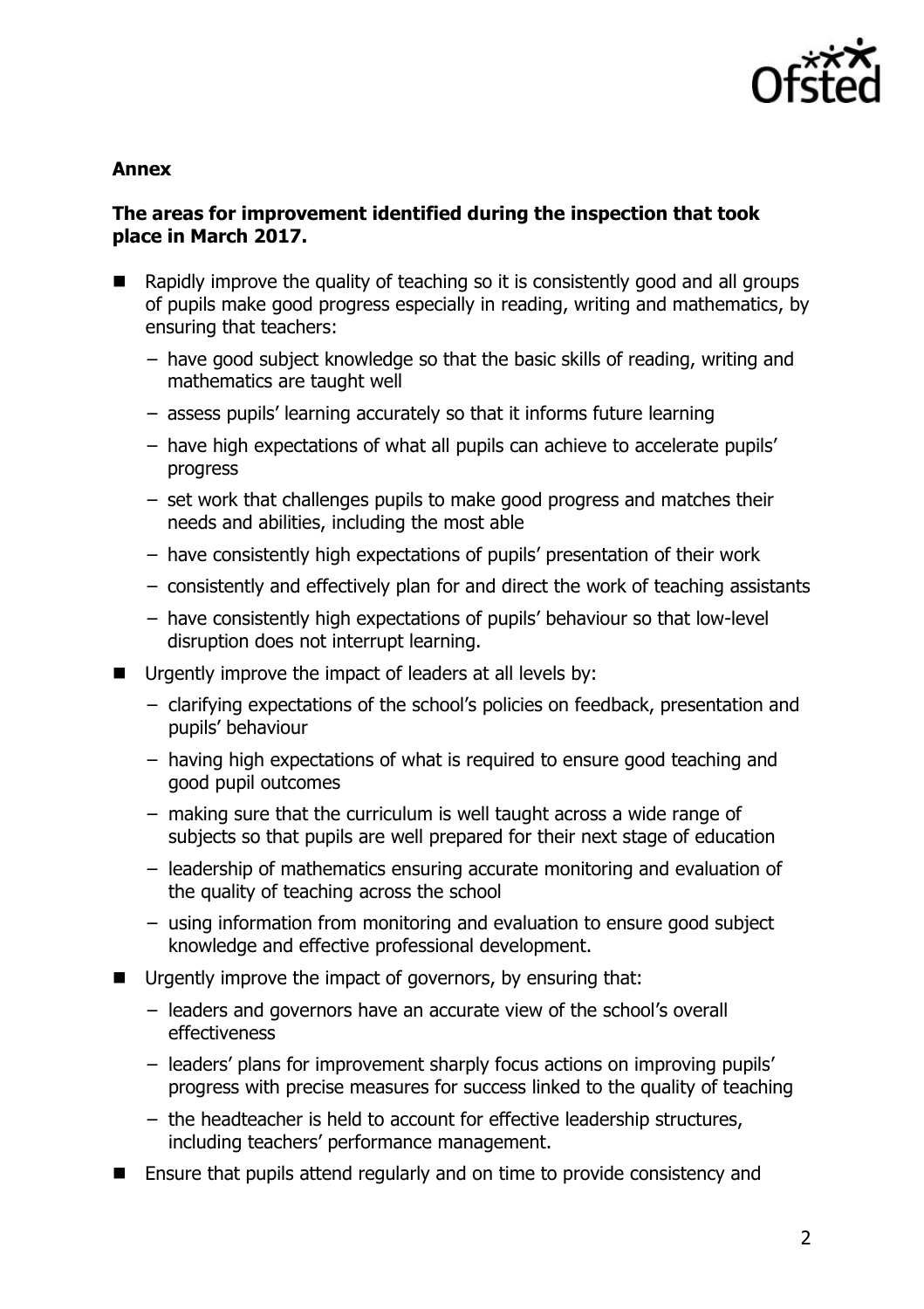

continuity in their learning:

- $\blacksquare$  Improve the early years by ensuring that:
	- − teaching in the Reception Year is consistently good and adults have high expectations of what all children can achieve regardless of their varying starting points
	- − children's progress is good so that the proportion of children who achieve a good level of development at the end of the Reception Year increases
	- − leaders implement focused plans for improvement of children's outcomes for which all staff are held to account.

An external review of governance should be undertaken in order to assess how this aspect of leadership and management may be improved.

An external review of the school's use of the pupil premium should be undertaken in order to assess how this aspect of leadership and management may be improved.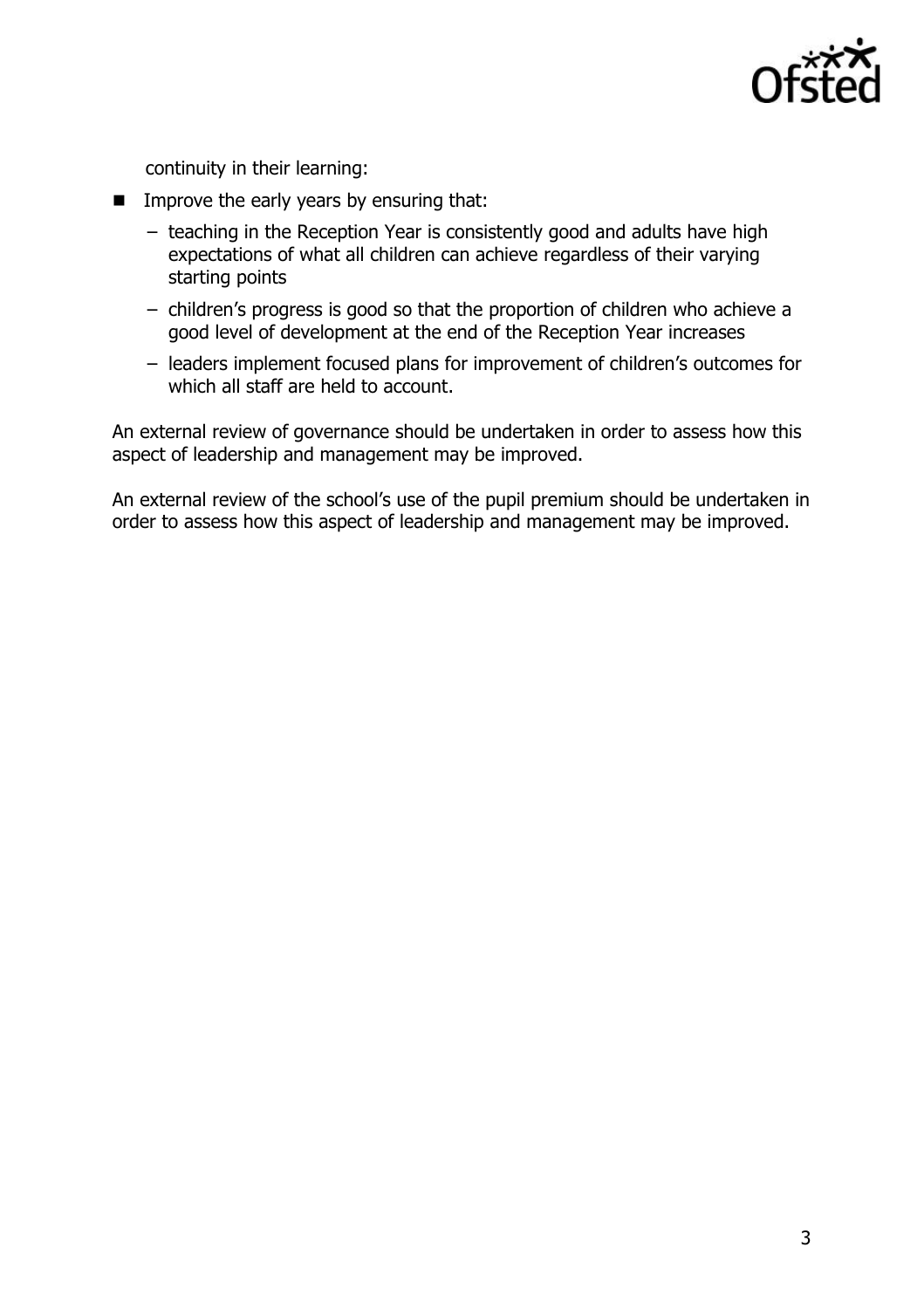

## **Report on the first monitoring inspection on 5 June 2018 to 6 June 2018**

#### **Evidence**

I observed the school's work, scrutinised documents and met with you and other senior and middle leaders, a group of pupils, one governor, a representative of the local authority, the executive headteacher of the school and the chief executive officer of the Ivy Learning Trust. Together, you and I visited lessons to observe pupils at work. I observed pupils' conduct at breaktime and lunchtime and spoke informally with parents and carers and with pupils and staff.

#### **Context**

This was the first monitoring visit since the school's section 5 inspection in March 2017. The school has experienced significant leadership and staffing turbulence from March 2017 until January 2018. The chair of governors has worked tirelessly for the school to join an academy trust to secure the urgent improvements required. Although the school is formally still under the control of the local authority, the authority agreed that the Ivy Learning Trust should lead improvements from January 2018 in preparation for the school formally opening as an academy in the Ivy Learning Trust in September 2018. The Ivy Learning Trust has successfully resolved some of the issues raised in the section 5 inspection report.

The school has had three part-time interim headteachers from March 2017 until January 2018. Since January 2018 when the local authority agreed to transfer leadership of the school to the Ivy Learning Trust, there has been a stable, full-time head of school and a part-time executive headteacher. Since January 2018, leaders have implemented changes to the staffing structure to raise standards. In addition to the current assistant headteacher, the school appointed an additional assistant headteacher in January 2018, who also leads mathematics. Due to falling pupil numbers, the school has decided to close the pre-school and merge the Nursery with the Reception class. The pre-school leader will continue her role as deputy safeguarding lead alongside a pastoral support role.

The local authority has provided support through governance and pupil premium reviews, early years support, teacher support, moderation of assessments and leadership support. The impact of the local authority's support is evident from March until September 2017. However, the local authority's support of the school from September 2017 until January 2018 did not have as much impact until it passed leadership of improvements to the Ivy Learning Trust.

Most pupils are White British; very few are from minority ethnic backgrounds. More than half of pupils are eligible for pupil premium funding. The proportion of pupils who have special educational needs (SEN) and/or disabilities is above average. The school roll has fallen; at this stage, fewer pupils than in 2017 have applied to join the school in September 2018.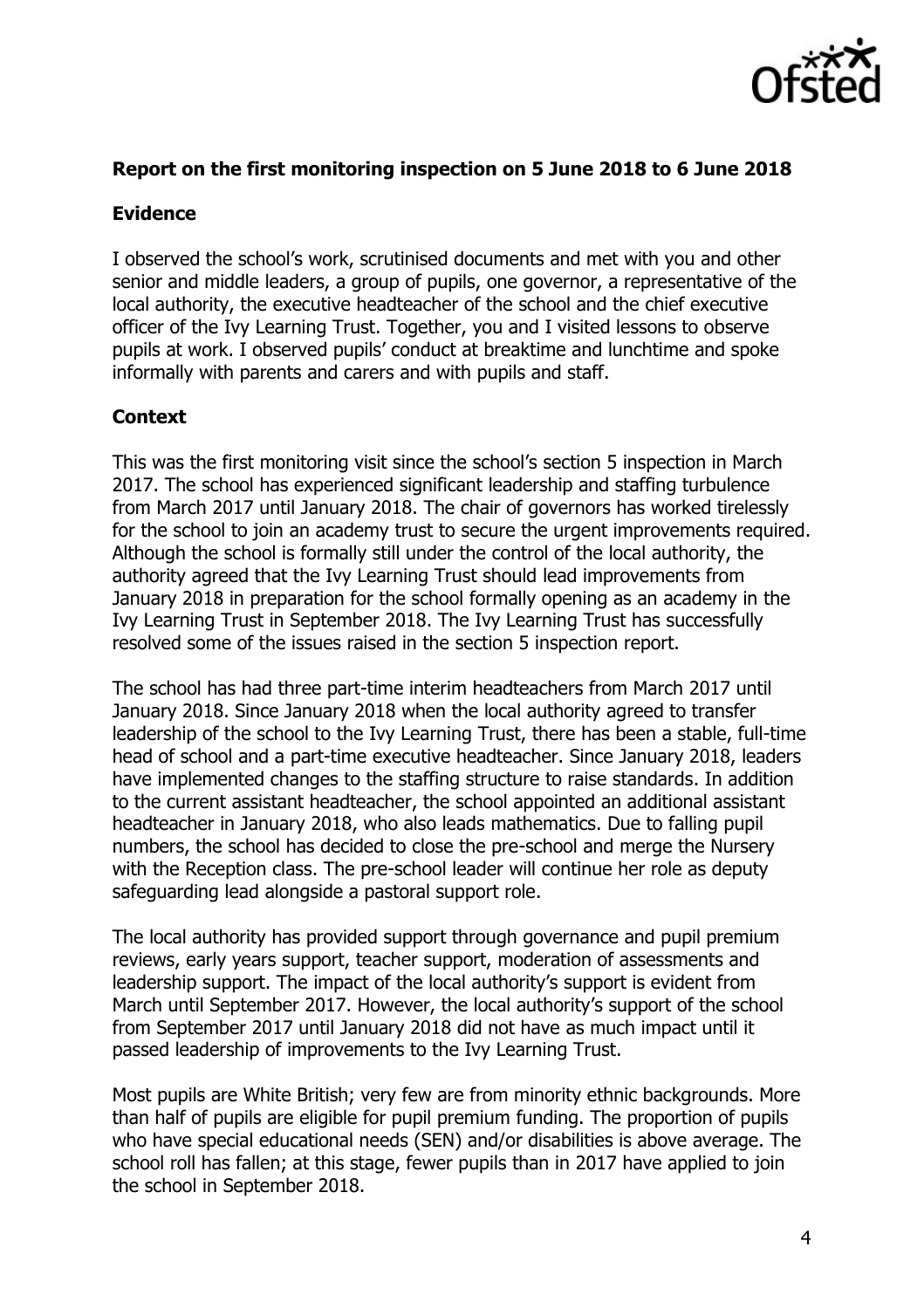

### **The effectiveness of leadership and management**

You, your executive headteacher and your senior leaders are experienced and effective leaders. There are clear signs of improvement in the leadership of the school. You and your executive headteacher have accurately identified the issues that require urgent improvement and have acted quickly. You have rightly prioritised improving the consistency and effectiveness of teaching, learning and assessment across the school alongside securing strong and stable leadership at all levels. You have worked hard to ensure that pupils' behaviour improves, and evidence gathered during the monitoring visit demonstrated that this is now well established in all classes. Since January 2018, the pace of improvement has gathered speed under your leadership as part of the Ivy Learning Trust. You and your executive headteacher have adapted the local authority's action plan to fit the emerging developments at the school. The school's improvement plan focuses clearly on the areas for improvement, with clear timelines and high expectations.

You have worked hard on embedding a school-wide feedback policy to ensure that pupils receive high-quality guidance on how to improve. You have led training and introduced frequent monitoring of the quality of guidance that pupils receive. You agree that the system has not yet fully embedded and that the policy requires some adaptations to ensure that it is sufficiently explicit for teachers to use consistently in their marking in every subject. You and your leaders have also introduced policies that promote high expectations of teaching and pupils' achievement at the school. Through frequent monitoring and reviews, you and your leaders have an accurate understanding of the quality of teaching, learning and assessment and the improvements that are required.

You have also worked effectively to embed high expectations regarding the presentation of pupils' work. Through monitoring of books, staff training and personalised support for planning, you have increased the pride with which pupils complete their work. Evidence gathered during the monitoring visit showed that most pupils complete their work with care and precision. The school's enhanced focus on handwriting has resulted in pupils writing with care and accuracy in their English and mathematics books.

You have also embedded a consistently effective focus on improving pupils' behaviour for learning. Staff are now aware of the high standards that you expect and, as a result, pupils' attitudes towards learning in the classroom have improved. Evidence gathered during the monitoring visit showed that most pupils are attentive, engaged and respond well to activities and tasks in lessons.

Since the section 5 inspection, the leadership of mathematics and English has improved. Both leaders receive strong support from you to enable them to drive improvements. Their action plans are detailed with a clear focus on improving teachers and teaching assistants' subject knowledge and ability to select the most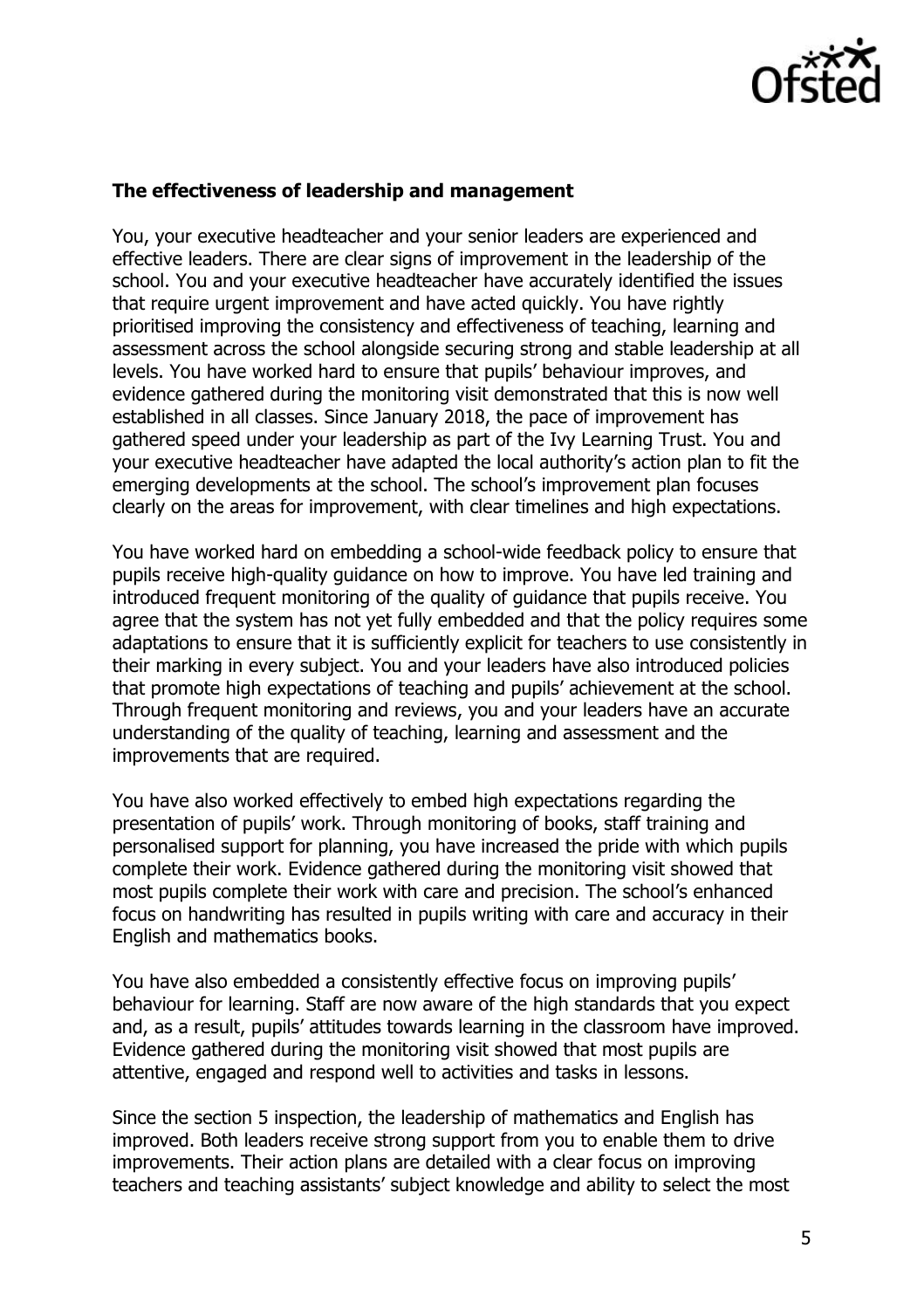

effective teaching approaches. As a result of your regular monitoring of teaching, learning and assessment, you have identified accurately the areas that require improvement. In collaboration with the Ivy Learning Trust, you have organised for staff to visit other academies to observe effective teaching. Since the last inspection, the local authority has also provided subject adviser support to improve leadership of the core subjects. You have also organised a comprehensive suite of training for all staff, including teaching assistants. As a result, evidence gathered during the monitoring visit demonstrated that the quality of teaching has improved in most classes and that pupils are making better progress.

You rightly acknowledge that the wider curriculum is currently not well embedded throughout the school. The curriculum is not broad and balanced, as many pupils do not have access to music, modern foreign languages or art at key stage 2. Teachers do not apply the school's feedback policy to their marking of subjects other than English and mathematics. Teacher guidance for writing in pupils' English books has improved and is effective. However, teachers do not provide the same precision of guidance for writing in other subject areas, such as religious studies, science or history. Pupils do not have many opportunities to read regularly for enjoyment or to develop their understanding of the ways in which meaning is conveyed in a range of texts.

Teachers spoke highly of the support and leadership you have shown since January 2018. They spoke of a renewed vigour to the improvements begun by the local authority. They value the one-to-one support for planning, support and guidance provided by you and your leaders. This is beginning to ensure that there is greater consistency in how teaching assistants are used in the classroom and in providing tailored support for pupils.

Provision for pupils who have SEN and/or disabilities continues to be a strength of the school as identified in the section 5 inspection report. Pupils who have SEN and/or disabilities receive effective support designed to meet their needs. You have checked the skills and knowledge of teaching assistants regarding support for pupils who have SEN and/or disabilities. As a result, you have an accurate understanding of the training needs of staff and have begun to provide personalised training.

Following the inspection report, an external review of the pupil premium expenditure was conducted by Hertfordshire for Learning (HfL). The report identified the urgent need to identify the barriers for disadvantaged pupils and to ensure that funding is used effectively to accelerate their progress and attainment. You have addressed this by establishing an effective pupil premium expenditure plan with clear timelines, costings and impact measures. However, you agree that the impact of the interventions needs to be monitored more closely and reviewed frequently, as it is too early to judge their effectiveness. As a result of your committed leadership, you and your leaders have established frequent pupil progress meetings, which enable you to identify pupils' progress more quickly and to provide additional support where required. As a result, pupil outcomes have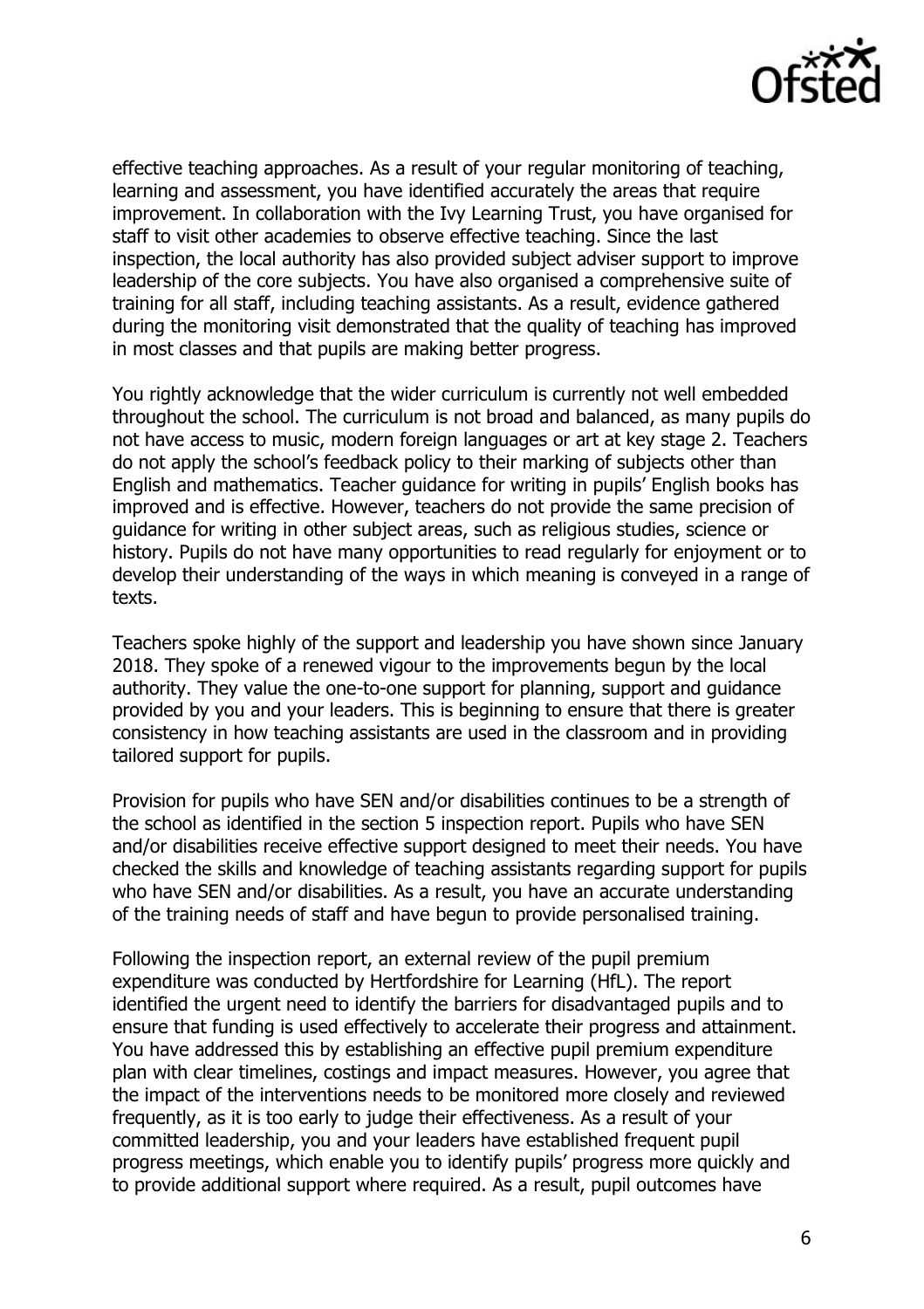

improved since January 2018, but they continue to be below the targets set by the local authority.

You and your leaders have taken decisive action to secure the improvements in the early years that were recommended in the inspection report. Some improvements have been made, although changes in staffing have restricted this progress. The indoor and outdoor learning environments have been improved. Leadership of early years has accurately identified the barriers to children's progress and has ensured that assessments are accurate and used to inform planning. Consequently, the proportion of children achieving a good level of development has improved. However, leaders also acknowledge that staff need to structure activities to develop children's language, early reading, writing and mathematics skills more effectively so that the children are better prepared for study in Year 1.

The chair of governors has been tenacious in driving improvements in the school. She has worked hard to help secure an academy sponsor, the Ivy Learning Trust, for the school. She has worked hard to recruit new governors after the section 5 inspection. An external review of governance was conducted in December 2017, which found a range of evidence to support improvements. A national leader of governance has provided additional support to strengthen the ways in which the governing body holds the school's leadership to account. Governors now have an accurate understanding of the school's strengths and areas for development. Governors have received additional training from the local authority and the Ivy Learning Trust. As a consequence, governors pose challenge to school leaders and monitor closely the impact and timeliness of the improvement plan.

Governors have not monitored effectively the use of additional funding to support disadvantaged pupils. Although the head of school and executive headteacher have established a clear expenditure plan, governors are not fully involved in the monitoring of this plan. Additional funding to promote physical education and sport is well monitored, and governors have accurately evaluated the impact of this.

Safeguarding arrangements are robust. The local authority conducted an audit in July 2017 to strengthen procedures further. Your staff monitor the physical and emotional well-being of pupils well. Leaders of safeguarding are vigilant in ensuring that pupils are kept safe at all times both in school and beyond. Pupils stated that they are well cared for and that they can always speak to an adult if there is an issue.

#### **Quality of teaching, learning and assessment**

The overall quality of teaching, learning and assessment has improved since the last inspection but continues to require improvement so that pupils make good progress in all subjects. Our joint observations of pupils in classes revealed that training in developing subject knowledge and monitoring of planning have resulted in improvements in some lessons. Management of behaviour has improved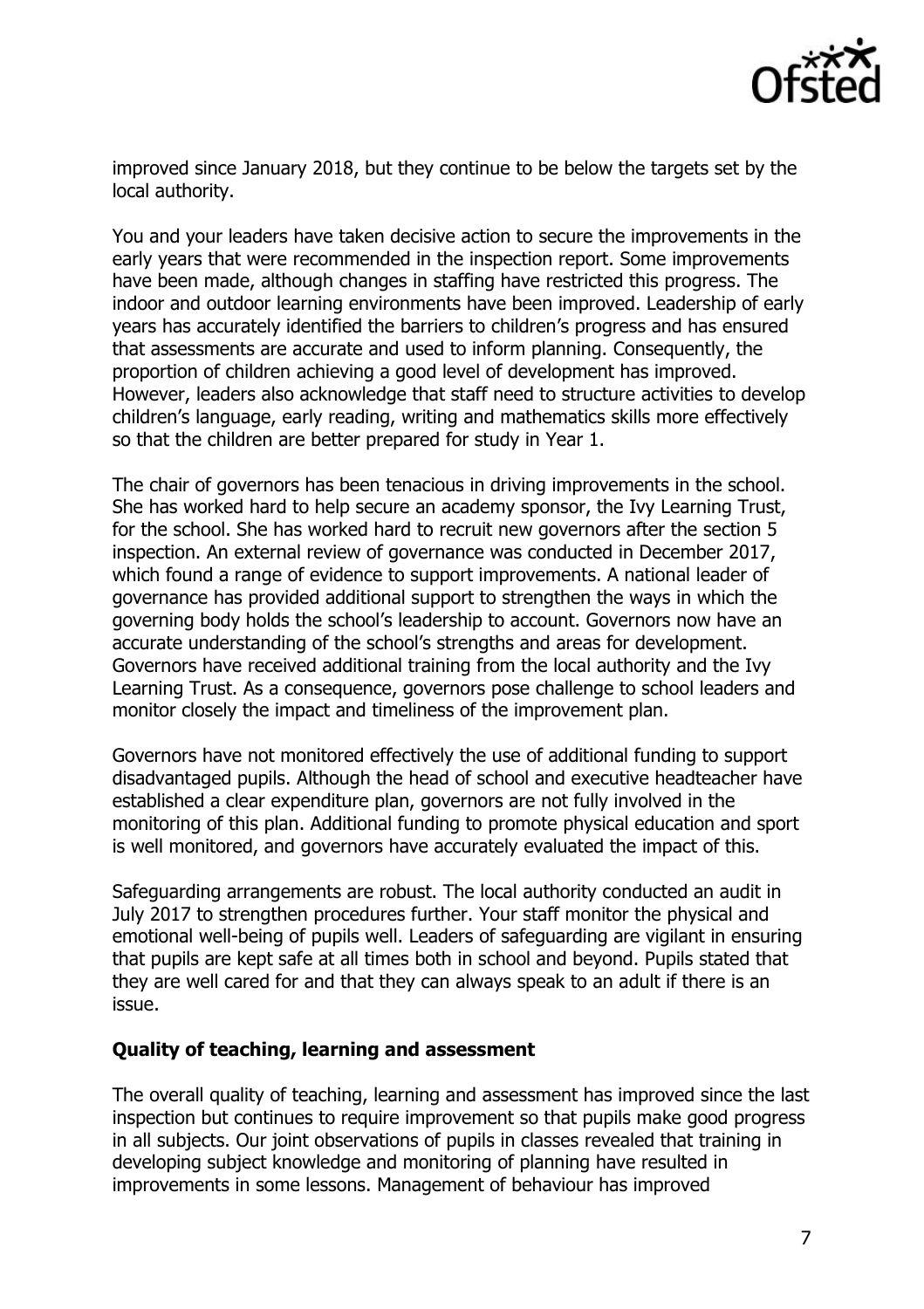

significantly. Pupils enjoy their lessons and are attentive and focused in most classes.

The previous inspection raised concerns regarding the accuracy of assessments and the subsequent ways in which they were used to inform planning and teaching. Both you and the local authority have led monitoring of assessments to establish accuracy and to inform teachers' understanding. As a result, teachers' assessments are now more accurate, and you are monitoring the ways in which teachers use this information to inform their planning of lessons. However, teachers do not consistently use this information in their planning. As a result, the most able pupils do not always receive adequate challenge, and the lower prior-attaining pupils do not receive sufficient support to access tasks and activities.

The early years resources and facilities have improved. Despite the turbulence of staffing, adults provide improved support for children to develop their early reading and writing skills. The early years improvement plan accurately identifies the areas for improvement. The early years lead is well supported by you and your executive headteacher in monitoring the impact of improvements.

You have structured training in the teaching of writing, and improvements are evident in the ways in which pupils craft their writing to suit different genres. Similarly, the new mathematics leader has introduced training which has resulted in some improvements in teaching. However, the teaching of reading for enjoyment and the development of reading skills have not improved as much. Pupils do not read regularly for enjoyment and do not regularly study how authors use language to convey meaning in a range of texts.

## **Personal development, behaviour and welfare**

You and your leadership team have shared your vision of effective behaviour for learning to all staff. As a consequence, staff manage pupil behaviour well and there is very little low-level disruption. Pupils understand the rules of the classroom and engage well. They are courteous, kind and supportive of each other. Pupils told me how friendly the school is. Pupils also told me how much they enjoy coming to school.

Pupils told me that some bullying occurs but it is dealt with quickly by staff. You have accurately identified small pockets of misbehaviour at lunchtime but, through judicious use of staff, you have succeeded in resolving these issues. As a consequence, most pupils behave well both in and around the school.

Pupils are highly inclusive and welcoming. Pupils who have SEN and/or disabilities are embraced by pupils into the school community and consequently flourish socially. Pupils demonstrate high levels of empathy and understanding of the different needs of other pupils. Relationships between adults and pupils are also strong. Pupils feel safe and well protected. I spoke to many pupils who unanimously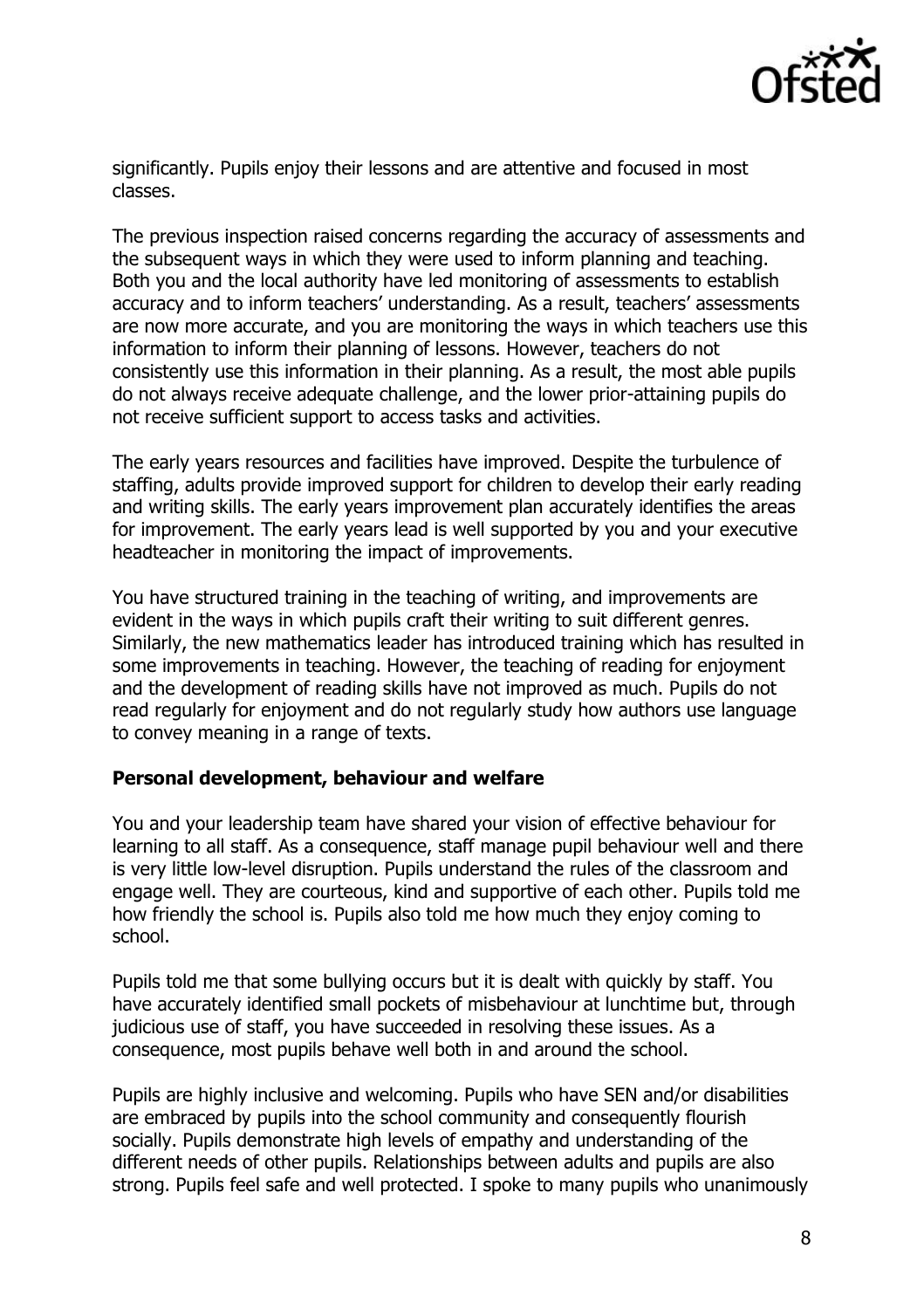

told me that there is an adult in the school that they feel they can talk to about any issue that concerns them.

You have revised the school behaviour policy to ensure that staff, pupils and parents are clear about the importance of positive rewards alongside the role of sanctions. You have also introduced a set of school values into the school through assemblies and lessons. However, it is too early to judge the impact of this.

Pupils are punctual to lessons and to school. However, attendance is still below the national average. The attendance of pupils who have SEN and/or disabilities is lower than that of other pupils. You have identified the issues about attendance and have addressed this in your improvement plan. You have introduced a series of incentives to encourage attendance, but it is too early to judge its impact.

## **Outcomes for pupils**

Changes in leadership since the previous inspection have slowed the pace of improvements in teaching, learning and assessment and curriculum planning. However, since the transfer of leadership from the local authority to the Ivy Learning Trust, improvements have gained momentum. Committed leadership has resulted in more urgent action to address the areas for improvement outlined in the previous inspection report. Your self-evaluation acknowledges that currently pupils continue to make insufficient progress and attainment across both key stages.

Targets set by the local authority for Year 6 pupils are unlikely to be met in writing and mathematics at the expected standard. However, Year 6 pupils are currently on track to meet the target set for both the expected and higher standards in reading. Procedures to assess how well pupils are doing are much more accurate. Both support from the local authority and the Ivy Learning Trust have helped to establish more accurate assessments. However, teachers are not consistently using this information to inform their planning to meet the needs of different pupils.

Although there are improvements on previous assessments, many pupils continue to underachieve. The forecast for children leaving Reception having achieved a good level of development has improved but it is still below the national average. Conversely, the proportion of pupils who will achieve in line with the national average in the phonics screening check has risen. Pupils now achieve in line with the national average.

## **External support**

The local authority and leaders of the Ivy Learning Trust have worked collaboratively to provide the school with new leadership. The local authority provided resources and support to lead improvement effectively from March 2017 until September 2017. However, the impact of support from the local authority was not as evident from September 2017. In preparation for opening as an academy in